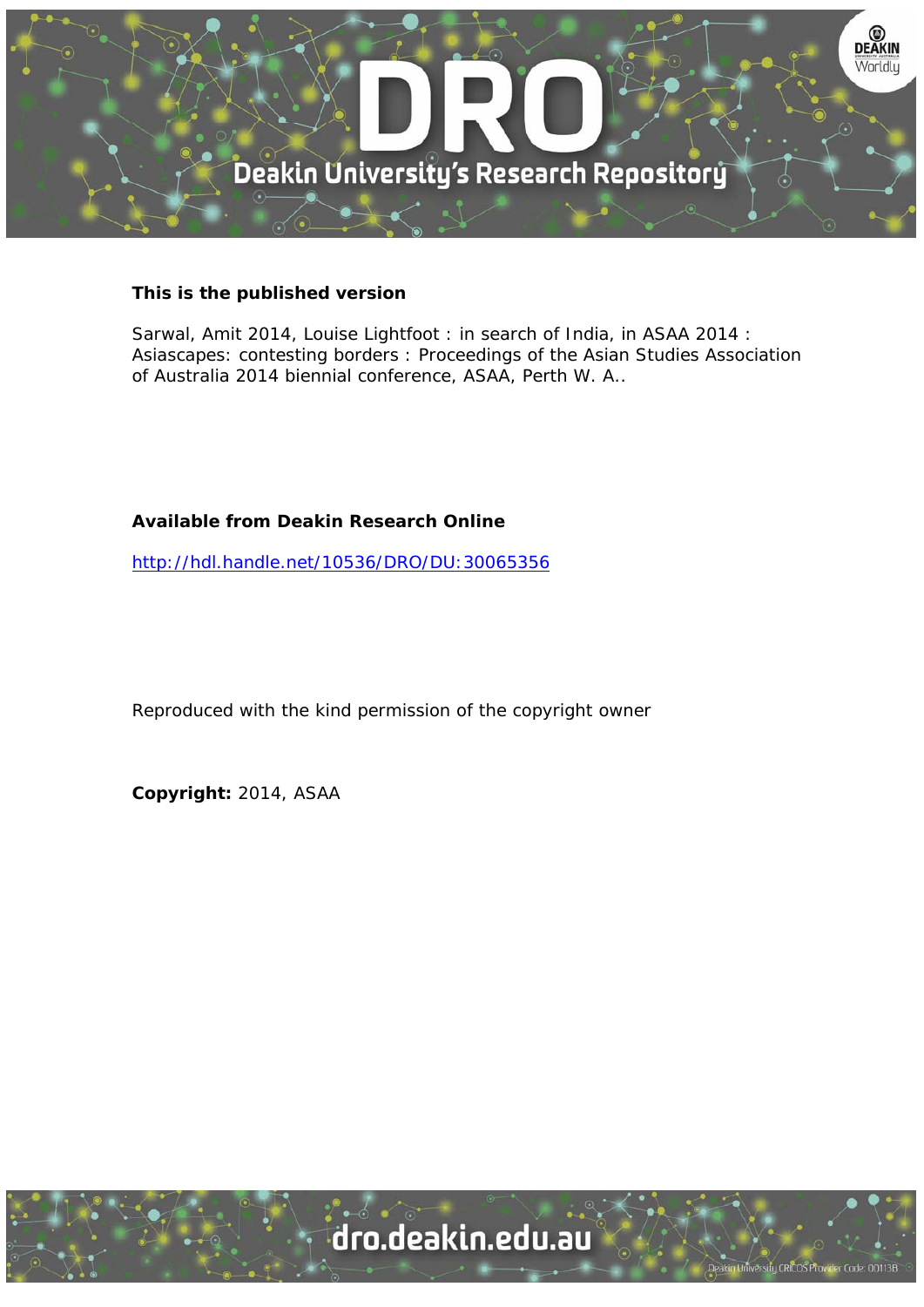# **In Search of a History: Australians, Indians and the Empire**

Margaret Allen<sup>1</sup>, Amit Sarwal<sup>2</sup>, Kama Maclean<sup>\*3</sup>

<sup>1</sup>University of Adelaide <sup>2</sup> Deakin University <sup>3</sup>UNSW

#### **Panel Description:**

Attempts to strengthen bilateral relations between India and Australia in the present have led to a renewed interest in Australia-India connections in the past. This panel will explore some of the latest research in Australia-India connections in the early twentieth century, at a time when the White Australia Policy is thought to have dramatically precluded relationships and alliances between the two colonies of the Empire. To what degree did official policy influence interactions between Australians and Indians? How did individuals seek to subvert prohibitions and paradigms aimed at limiting contact between the two countries? What lessons might be drawn from the past as Australia searches for its place in the Asian Century? This panel draws together historical research on fresh aspects of the relationship.